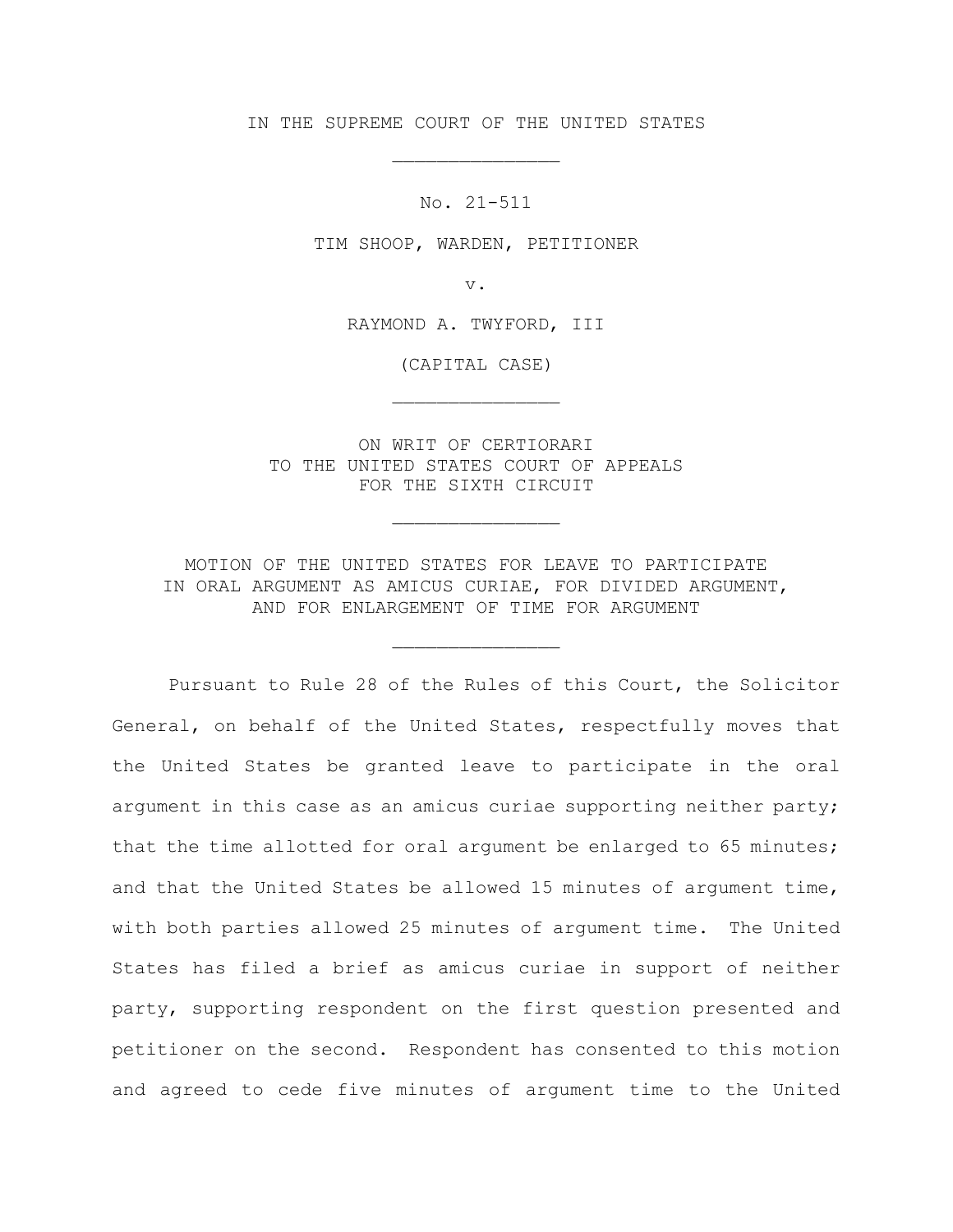States. Petitioner does not oppose granting leave to the United States to participate in the oral argument or enlarging the time for oral argument to allow the United States 15 minutes of argument time. But petitioner opposes the division of time proposed above on the ground that, although the United States and petitioner agree that the court of appeals erred in its resolution of the second question presented, petitioner argues that the decision below should be reversed, whereas the United States argues that it should be vacated and the case remanded for further proceedings. Petitioner proposes that the time be divided as follows: 30 minutes for petitioner, 15 minutes for the United States, and 25 minutes for respondent.

1. The first question presented concerns whether and under what circumstances the All Writs Act, 28 U.S.C. 1651, can authorize a federal district court to order a state prisoner to be transported for a medical test or examination. For several reasons, the United States has a substantial interest in the resolution of that question.

First, the United States litigates cases that could require such orders. For example, it prosecutes state and local correctional and law-enforcement officers who willfully violate, or conspire to violate, constitutional rights while acting under color of law. See 18 U.S.C. 241-242. In prosecutions involving allegations of excessive force, medical examinations or testing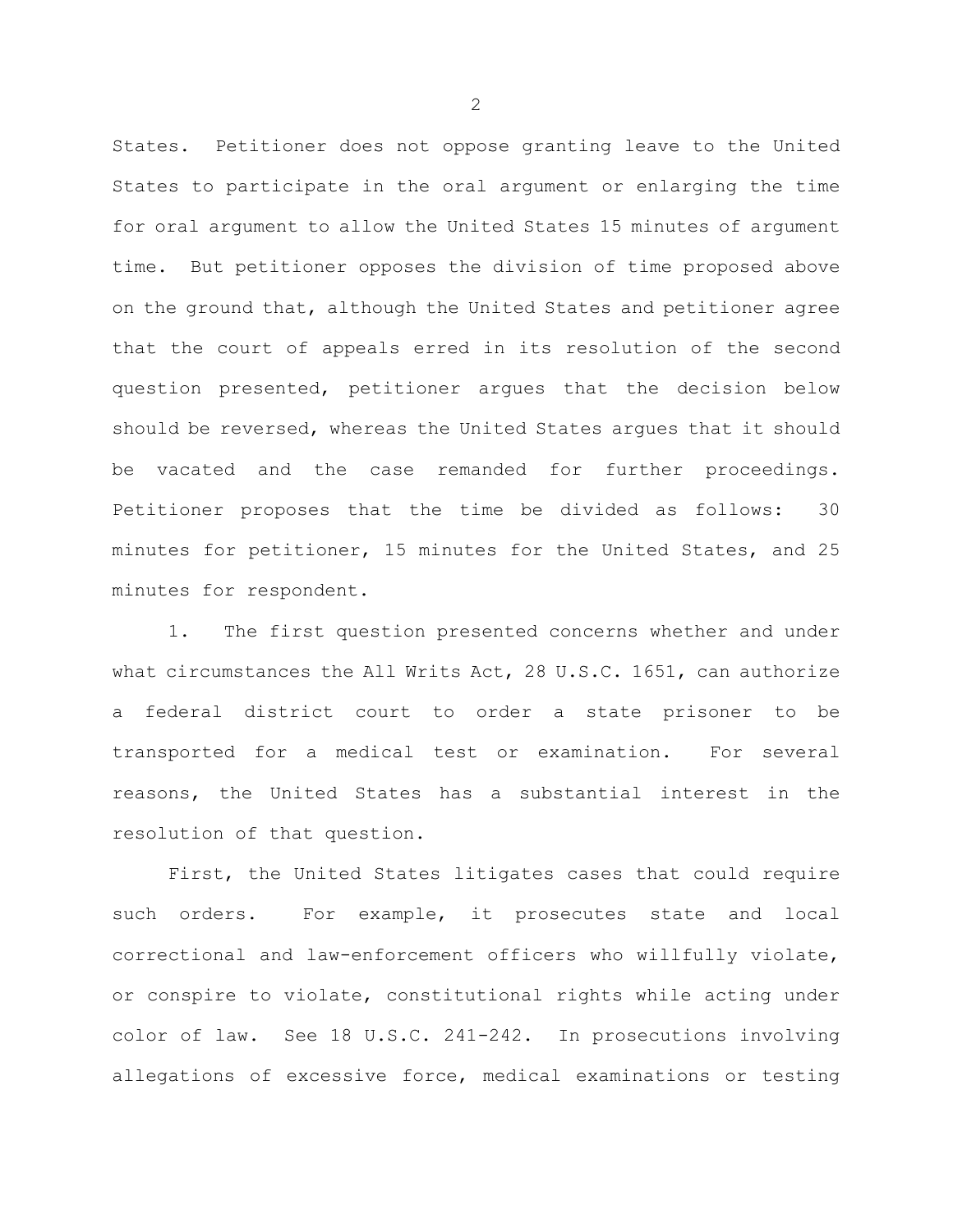may be necessary to resolve disputes over the existence and extent of a victim's injuries. Because state prisoners may be victims of such crimes, the United States has a substantial interest in ensuring that it would be able to obtain transport of state prisoners for medical tests if necessary. The United States also has a substantial interest in ensuring that constitutional rights can be vindicated through private suits under 42 U.S.C. 1983, which likewise may require medical testing of state prisoners.

Second, the United States has a substantial interest in opposing petitioner's argument that 28 U.S.C. 2241(c)'s authorization of writs of habeas corpus in specified circumstances prohibits courts from ordering prisoner transport in any other circumstances. Pet. Br. 18-19, 29-34. Were the Court to hold that Section 2241(c) forecloses all prisoner transport orders not expressly addressed in that section, it would call into question federal courts' authority to grant ultimate relief requiring prisoner transport -- such as for medical treatment or a transfer to a different prison. Pursuant to its authority under the Civil Rights of Institutionalized Persons Act, 42 U.S.C. 1997 et seq., and Title II of the Americans with Disabilities Act of 1990, 42 U.S.C. 12131, the United States seeks and obtains consent judgments and other orders governing the conduct of state and local prisons, which may require the transport of prisoners for off-site medical treatment. The United States thus has a substantial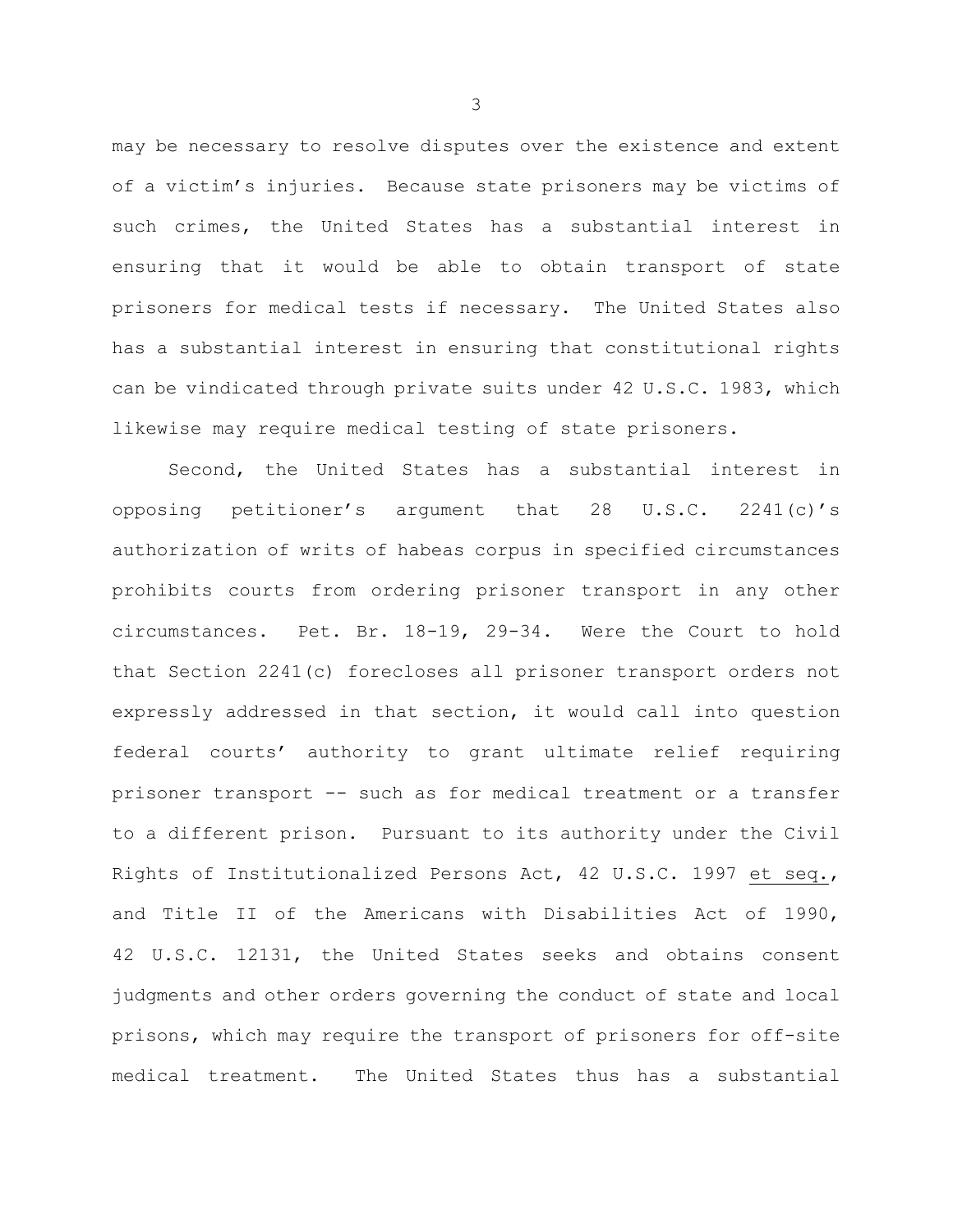interest in ensuring that courts have authority to enter such judgments and issue orders enforcing them.

Third, as the most frequent litigant in the federal courts, the United States has a substantial interest in the sound and consistent application of the All Writs Act. The United States frequently litigates the scope of the Act in this Court. See, e.g., United States v. Denedo, 556 U.S. 904 (2009) (No. 08-267); Clinton v. Goldsmith, 526 U.S. 529 (1999) (No. 98-347); Pennsylvania Bureau of Corr. v. United States Marshals Serv., 474 U.S. 34 (1985) (No. 84–489); United States v. New York Tel. Co., 434 U.S. 159 (1977) (No. 76-835). The manner in which the Court decides the question presented here thus may have an effect on the United States not only in cases implicating state prisoner transport, but also in other cases involving the All Writs Act.

2. The second question presented is whether a court asked to invoke the All Writs Act to order the transportation of a state prisoner for a medical test in connection with a habeas petition under 28 U.S.C. 2254 must first determine that the results of the test could be used to establish the prisoner's entitlement to relief. The answer to that question turns in part on the standards governing discovery in Section 2254 cases, including the requirement that discovery only be authorized on a finding of "good cause." Rules Governing Section 2254 Cases in the United States District Courts, Rule 6(a) (Section 2254 Rules). Those standards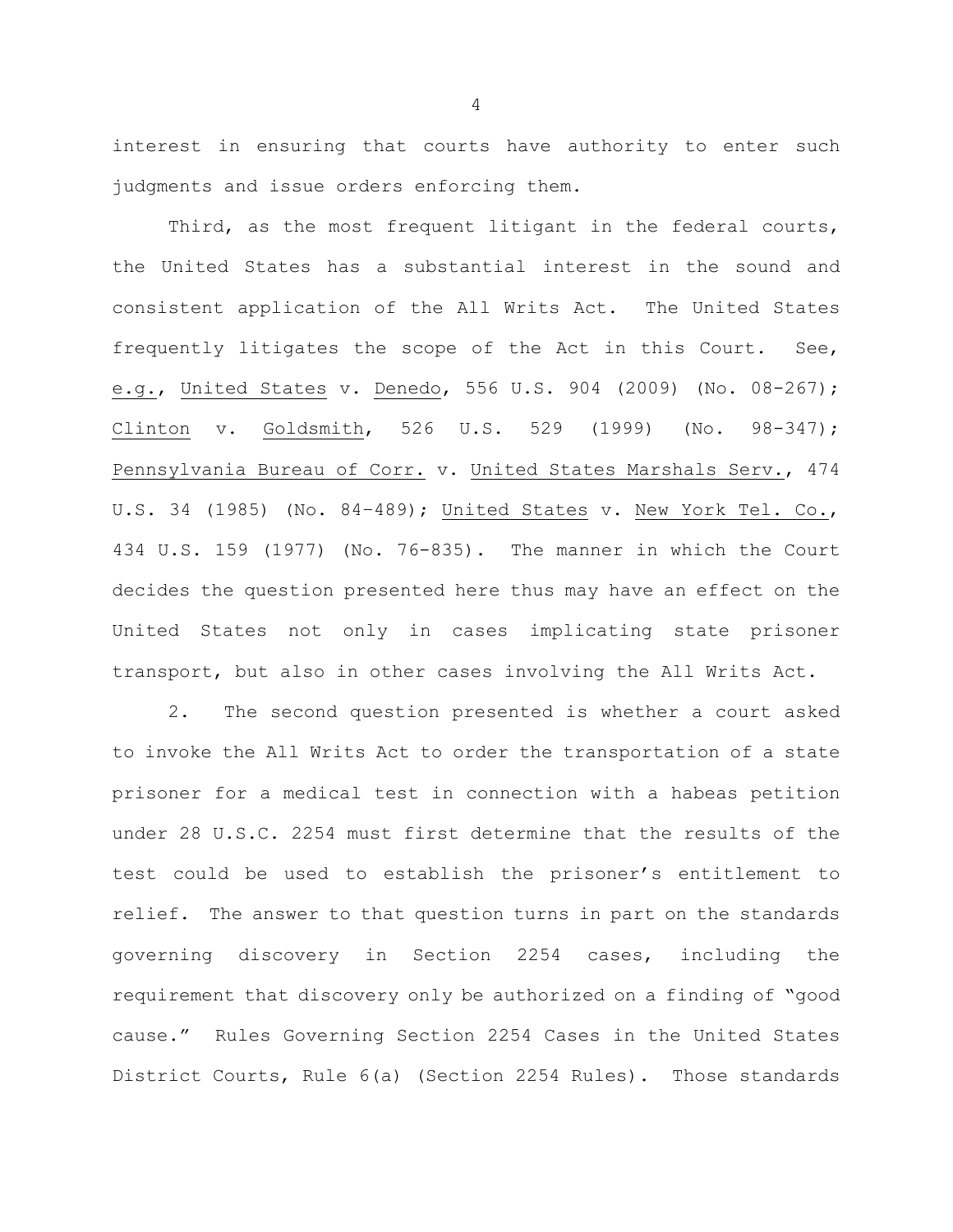overlap with the standards that govern discovery in postconviction proceedings for federal prisoners under 28 U.S.C. 2255, which include the same "good cause" requirement. Rules Governing Section 2255 Proceedings in the United States District Courts, Rule 6(a). The United States therefore has a substantial interest in the resolution of the second question presented.

The United States has previously participated in oral argument as amicus curiae in Section 2254 cases that involve the same or similar standards as those applied in Section 2255 cases. See, e.g., Banister v. Davis, 140 S. Ct. 1698 (2020) (No. 18- 6943); Wood v. Milyard, 566 U.S. 463 (2012) (No. 10–9995); Gonzalez v. Thaler, 565 U.S. 134 (2012) (No. 10–895); Mayle v. Felix, 545 U.S. 644 (2005) (No. 04-563). And the United States participated in oral argument as amicus curiae in Harris v. Nelson, 394 U.S. 286 (1969) (No. 199), where the Court considered whether the All Writs Act could be used to create procedures governing discovery sought by a state prisoner in federal habeas proceedings (before the Court issued the Section 2254 Rules).

In light of the government's substantial interests in both questions presented, we believe that the United States' participation at oral argument could materially assist the Court in its consideration of this case.